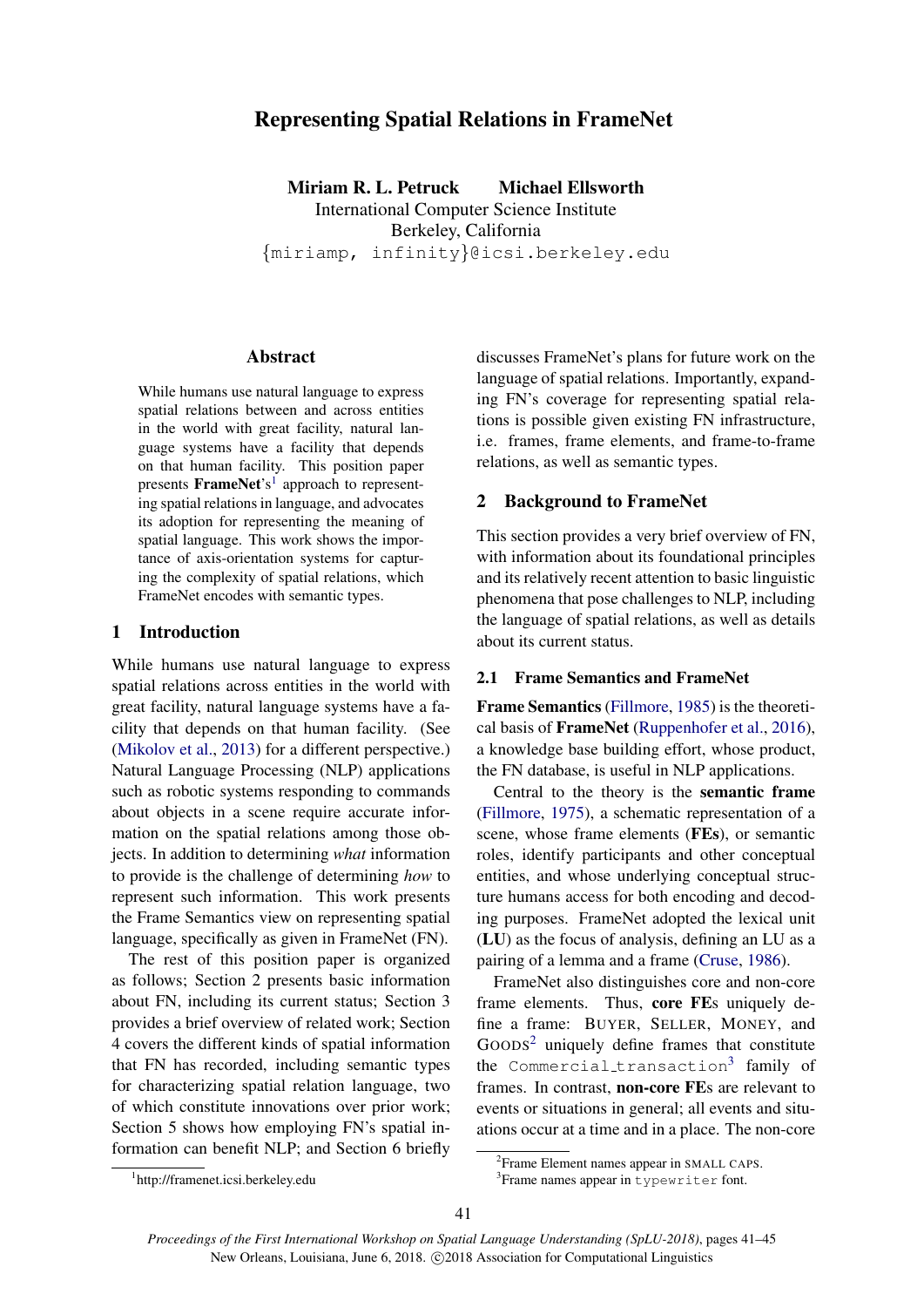FE PLACE is of particular importance for spatial relations (and is discussed further below).

FrameNet defines Spatial contact as a scene in which a FIGURE is located in contact with a GROUND. With some words, the FIGURE is also asserted as fully or partially supported by the GROUND (e.g. *on*), while in others a support relation is denied (e.g., TO, as in *She put her hand TO the wall*), or unspecified (e.g. *against*). Some LUs assert a direction in which to find the FIGURE from the GROUND (e.g., *atop*).

Consider the two example sentences below that instantiate the Spatial contact frame, where each realizes the FIGURE and the GROUND FEs.

- 1. Then [Maria  $_{\text{FIGURE}}$ ] fell and lay ON [the floor  $G_{\text{ROUND}}$ ].
- 2. There were [a hat and feathers FIGURE] **ATOP** [the lid  $_{\text{GROUND}}$ ].

Contrast *on* and *atop*: *on* allows any direction of contact (*on the* {*ceiling, wall, ground*}), while *atop* specifies a particular direction of contact, i.e., above the GROUND. FN encodes such differences in a set of semantic types that specify axis systems and directions, based on these axis systems.

### 2.2 Current Status of FrameNet

At the time of this writing, the FN database holds over 1,220 frames, 13,640 LUs, and nearly 202,230 annotated sentences. Of importance here, FrameNet has defined 29 spatial language frames, covering 409 LUs that describe spatial relations, and approximately 4,200 annotated sentences, along with six semantic types for distinguishing spatial relation LUs.

# 3 Related Work

Linguists, computational linguists, and NLP researchers in particular, have studied spatial relations in language, and for the sake of developing annotation schema and NLP systems that take such information into consideration.

For example, (Dorr and Voss, 1993), addressed spatial relations for defining the relation between an interlingua and a system for representing knowledge in machine translation. Pursuing machine translation (Voss et al., 1998) investigaged *how* the semantics of a spatial expression is allocated lexically.

(Jackendoff, 1996) considered how language users talk about what they see, addressing how

the mind might encode spatial information and linguistic information, as well how it might communicate between the two. That work also laid out some of the "boundary conditions for a satisfactory answer to these questions" (1996:3), and defined an approach to spatial representation. In a somewhat similar vein (as a contributiton to cognitive semantic theory of conceptual structure), albeit from a different perspective, (Talmy, 2003) presented an approach to spatial representation that encompasses spoken and signed language.

More practically-oriented recent work (Kipper et al., 2004) expanded a verb lexicon (Kipper et al., 2000) using prepositions, i.e., linguistic material that encodes spatial information, extrapolating information about classes of verbs and their syntactic frames from (Levin, 1993). The annotation of spatial relations in language (Pustejovsky et al., 2011) constituted the focus of a workshop on interoperable semantic annotation, and included work on spatial role labeling with an eye toward extracting spatial information from corpora (Kordjamshidi et al., 2011) that also led to multimodal spatial role labeling (Kordjamshidi et al., 2017).

#### 4 Spatial Information in FrameNet

This section describes the kind of information that FN provides about spatial relations, i.e., frames that characterize spatial relations, non-core FEs that indicate location of an event or an entity, frame-to-frame relations that link the relevant frames, and semantic types that give specific semantic information beyond a frame description or a LU definition.

### 4.1 Non-Core Frame Elements

An advantage of FrameNet as a resource for spatial language is that FN also models non-spatial language. This feature is especially important since spatial and non-spatial language are not completely separable. Most frames in FrameNet include one or more spatial FEs, the most common of which are PLACE, present in all frames that inherit from Event, as in # 3, and LOCA-TION OF PROTAGONIST, available in all frames with a causal entity (e.g. CAUSE) as in # 4, or a perceiver (e.g. EXPERIENCER).

- 3. The hiker **DIED** [in Antarctica  $P_{\text{LATE}}$ ].
- 4. She TESTED the bomb [from a safe distance LOCATION OF PROTAGONIST<sup>J.</sup>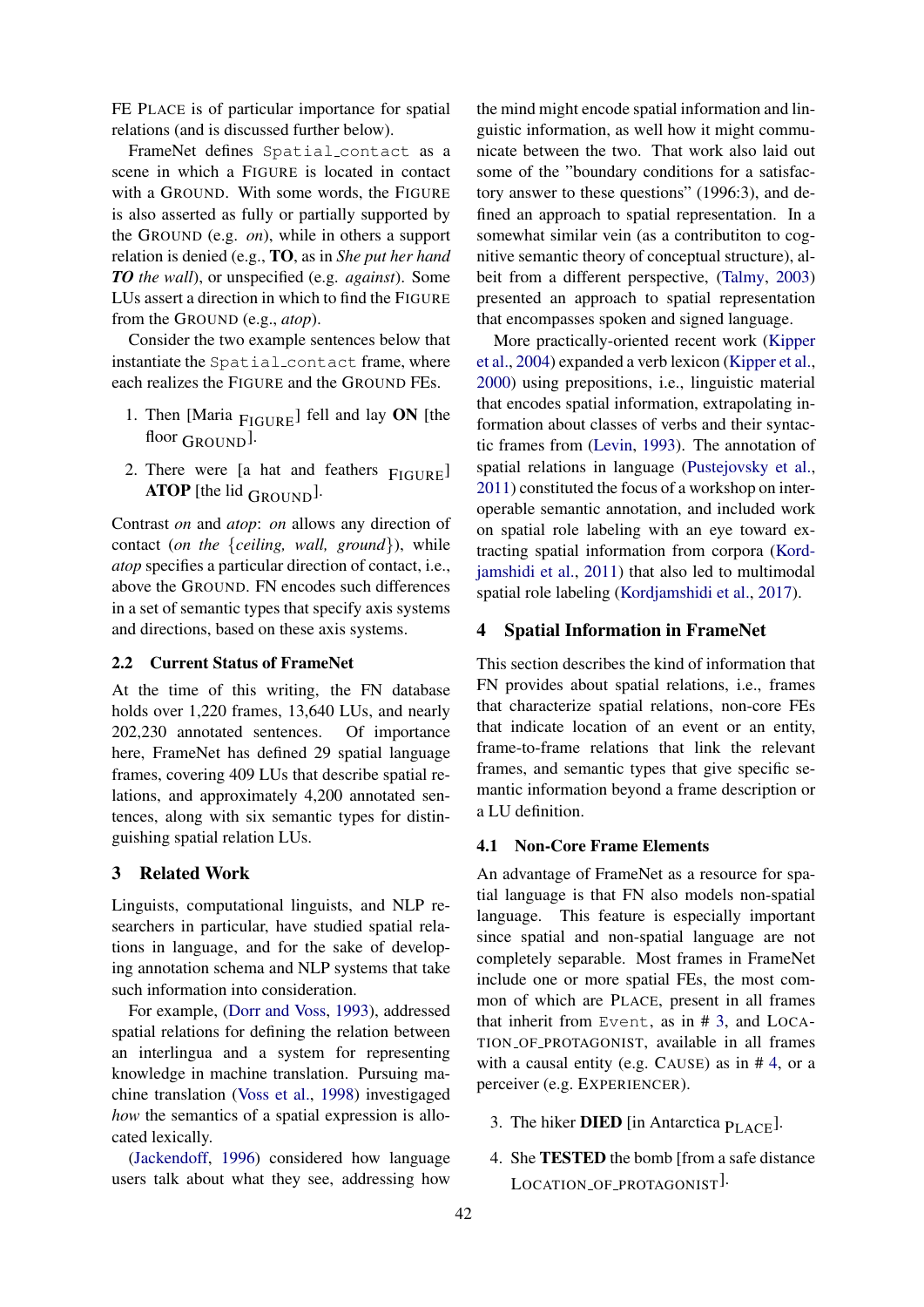#### 4.2 Frames and Frame Relations

Frames represent situations and states of affairs at a level of generalization that recognizes the commonalities within and across sets of semantically related lexical items. FN records several frame-to-frame relations to indicate how frames relate to each other in its hierarchy of frames; Inheritance and Using are the relevant ones for spatial relations language. Frames that *inherit* Locative\_relation capture the lexical material for spatial relations in English.<sup>4</sup>

Inheritance exists between a parent frame and a child frame under specific circumstances: for each FE, frame relation, and semantic characteristic in the parent, the same or a more specific corresponding entity in the child exists, as in the relationship between Locative relation and Interior profile relation. Using is a relationship between a child frame and parent frame in which only some of the FEs in the parent have a corresponding entity in the child; if such exist, they are more specific. Using holds between Interior\_profile\_relation and Bounded\_region.



Figure 1: Inheritance and Using Relations

Figure 1 depicts some frames related to the Locative relation frame via Inheritance, some of which also employ the Using relationship. Note that a frame may inherit one frame and use another: Goal inherits Locative\_relation and uses Source\_path\_goal.<sup>5</sup>

The static spatial relations frames inherit from Locative relation, which defines the basic situation where the FIGURE entity has a location that is determined by means of a relation to the GROUND, another entity. These static spatial relations all share this basic structure; moreover, each specific frame also holds a *Using* relation to an image schema<sup>6</sup> that defines the relation between the FIGURE and the GROUND.

FrameNet models the lexical unit *in* as a member of the Interior profile relation frame (which inherits Locative\_relation). Its frame elements include FIGURE, the located entity and GROUND, the basis of the location. Interior profile relation uses the Bounded region image schema, which defines a boundary, an inside, and an outside. Part of *Using* specifies that the FIGURE identifies the inside region, and the GROUND identifies the boundary. FN distinguishes among other LUs by defining them in different related frames in this family (of frames) and via semantic types that cross-cut frame distinctions.

#### 4.3 Semantic Types

Linguists, anthropologists, and computer scientists have studied the cognitive, cultural, linguistic, and computational aspects of space and spatial relations for decades (Herskovitz, 1987; Bowerman and Pederson, 1992; Regier, 1996; Levinson, 2003). FrameNet has defined a cognitivelyinspired set of semantic types for spatial LUs to indicate (1) with respect to which axis-system(s) (Talmy, 2000) a given LU is defined, and (2) which direction(s) from these axes the active zone a given LU selects.

|               | <b>Semantic Type</b> | <b>Example</b>     |
|---------------|----------------------|--------------------|
| <b>Basic</b>  | absolute             | to the east of Pam |
| <b>Axis</b>   | viewpoint-based      | to the left of Sue |
| <b>System</b> | motion-based         | ahead of Paul      |
|               | ground-based         | to Chuck's left    |
| FN            | Near_absolute        | atop the tree      |
| <b>Added</b>  | Flexible             | in front of her    |

Table 1: Semantic Types for Spatial Relations

As Table 1 shows, the basic axis systems include four types: absolute (*to the east of X*); viewpoint-based (*to the left of X*); motion-based (*ahead of X*); and ground-based (*to X's left*). FrameNet has defined a semantic type for each of these four possibilities. Besides semantic types

<sup>4</sup>https://tinyurl.com/y7jpt9hd. FN team members are well-aware that the work has only begun.

<sup>&</sup>lt;sup>5</sup>The careful reader will note the "incorrect" direction of the arrows in Figure 1, which follows conventions that FrameNet uses.

<sup>6</sup> Image schemas (Lakoff and Johnson, 1980) are cognitive models, such as of containment, oppositional forces, and verticality, which language users apply to understand and reason about the world. FN characterized image schemas as frames.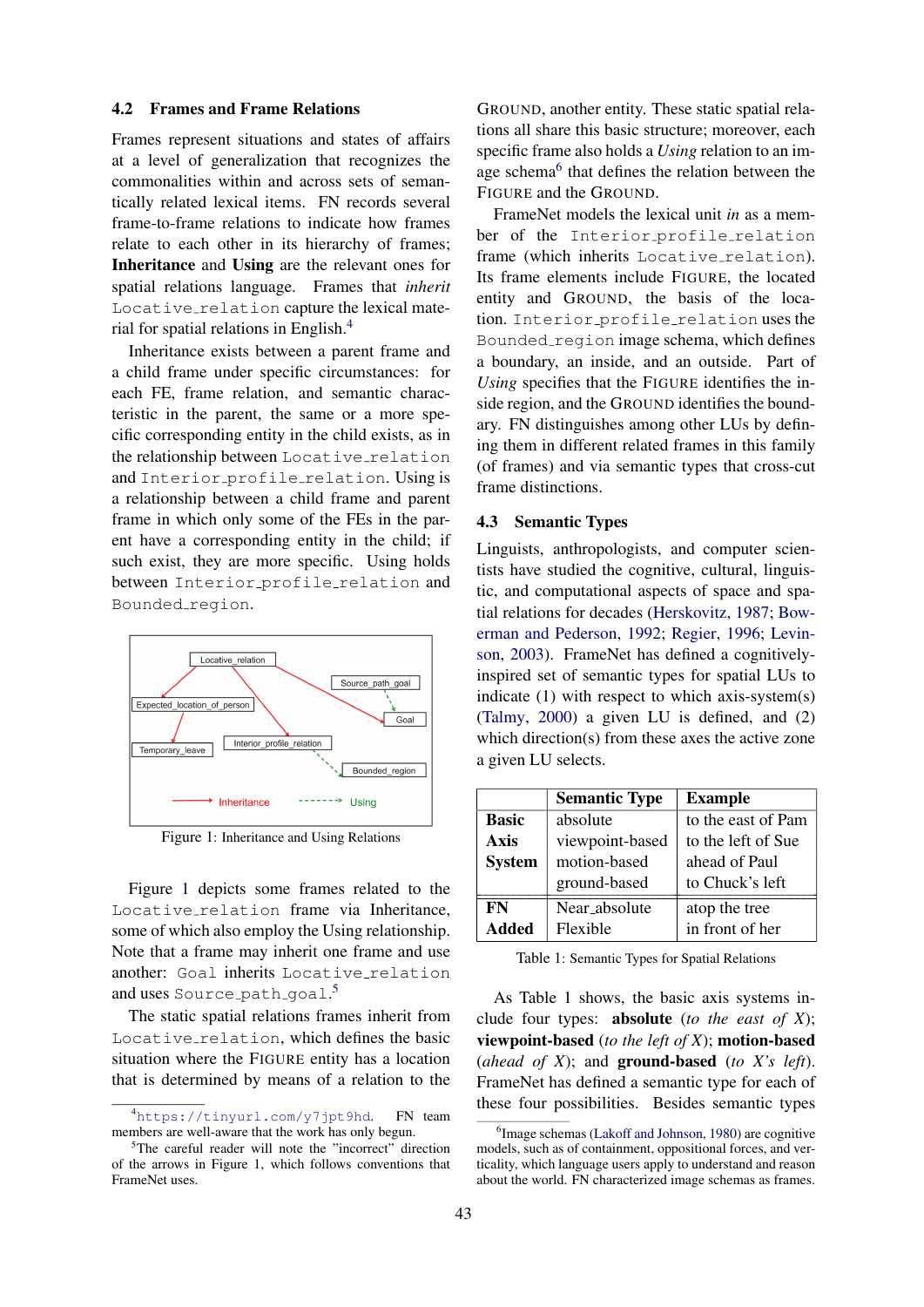named with the terminology of the basic axis systems, FN has defined two other new semantic types: Near absolute (*atop*) and Flexible (*in front*). These two semantic types innovate on previous work (Talmy, 2000), and derive from FN's fairly recent work on spatial relations.

Using semantic types for each direction in each axis system would seem like a simple enough modeling choice. However, LUs exhibit patterns whereby a default axis system is overridden under specific conditions. Thus, for example, some LUs inflexibly select an absolute direction (e.g., *east*); some normally select an absolute direction, but allow a ground-based one (*atop*); and some default to a ground-based direction, but allow viewpoint-based or motion-based direction (*in front*). FrameNet's semantic types specify the pattern of axis ambiguity a LU exhibits.

#### 5 Operationalization

FrameNet's models of spatial language consist of frames, frame relations, and semantic types, all static and abstract. However, using FrameNet's models for visual scene understanding requires grounded and flexible implementations. As such, the machinery needed to match a spatial description like *the cow IN FRONT of the train* to an image requires the following: (1) object recognition of the GROUND (train); (2) image parsing for each axis system centered on the train (since *in front* is a flexible lexical unit); and (3) recognition of the FIGURE (cow) in the forward-pointing vector for each axis system.



Figure 2: the cow in front of the train

FrameNet contributes in three critical ways to this matching process, by providing the following:

1. training data showing the manifestation of the FIGURE and GROUND roles in language;

- 2. an inventory of frames for spatial situations that any system must recognize (e.g. Containment, Contact);
- 3. an inventory of semantic types for axis systems and their vectors.

Crucially, FrameNet's semantic types distinguish the flexible LU *in front* from a Motion based LU (*ahead*), where only the motion-based forward zone of the train is scanned.

### 6 Future Work

This position paper has described FrameNet's work on static spatial relations. It has shown that FN provides critical information for certain NLP applications that require input for the processing of spatial relations language.

Going forward and with sufficient resources, FrameNet plans to analyze other types of spatial relations language, including the following:

• Dynamic spatial relations language, e.g. *to*, *from*, as in:

She went **TO** the lake **FROM** the house.

Pseudo-dynamic spatial relations, e.g. *across*, as in:

She lives ACROSS the bridge.

• Constructions (Kay and Fillmore, 1999; Fillmore, 2013) that license static spatial relations to be construed as GOALs, as in:

#### I went UNDER the bridge.

Preliminary studies of the other types of spatial language indicate that FN's existing system of frames, frame elements, frame-to-frame relations, and semantic types will serve as a solid foundation for future work.

### References

- Melissa Bowerman and Eric Pederson. 1992. Topological relations picture series. In Stephen C. Levinson, editor, *Space Stimuli Kit 1.2*. Max Planck Institute for Psycholinguistics, Nijmegen.
- D.A. Cruse. 1986. *Lexical Semantics*. Cambridge University Press, Cambridge, UK.
- Bonnie J. Dorr and Clare R. Voss. 1993. Machine translation of spatial expressions: Defining the relation between an interlingua and a knowledge representation system. In *Proceedings of the 11th National Conference on Artificial Intelligence. Washington, DC, USA, July 11-15, 1993.*, pages 374–379.